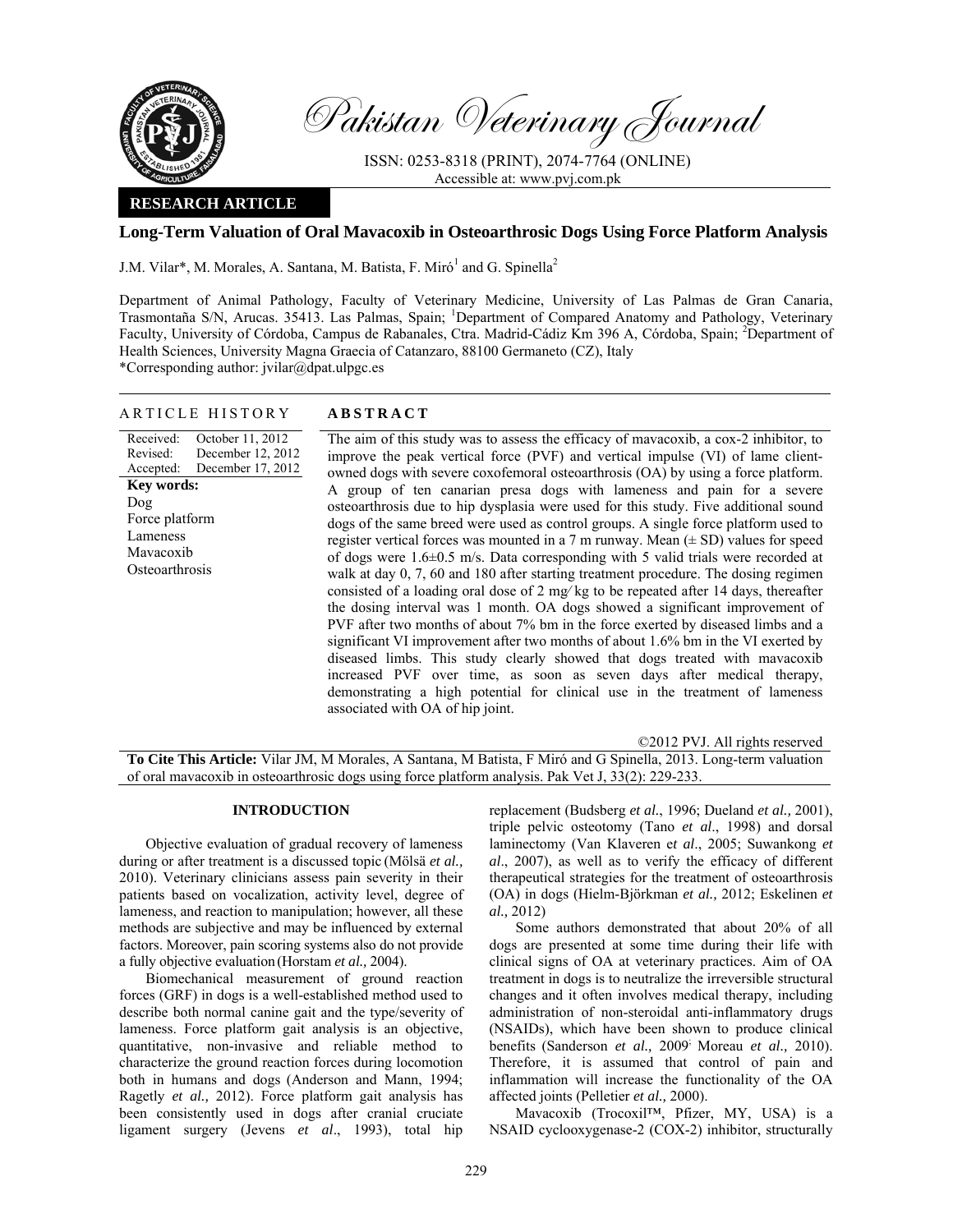related to celecoxib (Penning *et al.*, 1997). The metabolically labile aromatic methyl substituent of celecoxib has been replaced in mavacoxib with a metabolically stable fluoro-substituent (Paulson *et al*, 2000). This change resulted in a compound with low clearance and a prolonged t½ (Cox *et al.*, 2010). These pharmacokinetic characteristics make Mavacoxib unique among other NSAIDs (e.g. carprofen, celecoxib, deracoxib), that have clearance values at analgesic or therapeutic osteoarthritic doses in laboratory dogs more than six times greater than mavacoxib (Paulson *et al*., 2001).

In previous studies, the efficacy of NSAIDS was verified using a single force plate mounted in a walkway, and the dogs were walked or trotted over the plate (Bockstahler *et al*., 2007). The aim of this study is to assess the efficacy of mavacoxib to improve the weightbearing capacity of lame client-owned dogs with OA secondary to hip dysplasia, by using a force platform to measure PVF and VI.

## **MATERIALS AND METHODS**

**Animals:** 10 adult canarian presa dogs (5 males, 5 females) with lameness and pain attributed to osteoarthrosis by hip dysplasia were eligible for inclusion in the study. None of the dogs was forced to develop physical activity. A x-ray examination was required to confirm the presence of osteoarthrosis as evidenced by subchondral bone sclerosis, bone remodelling, osteophytes or enthesophytes in the affected joint (degrees D and E of hip dysplasia for the International Cinologic Federation).

Additional radiographs of knee and elbow joints, physical and orthopedic examinations were performed to ensure that hip osteoarthrosis was the main reason for the observed clinical signs and general health was otherwise normal. Moreover, dogs included in this study needed to be affected by chronic OA and not have received, for at least 2 months, any kind of medications (e.g. non-steroidal anti-inflammatory drugs, analgesics), nutraceuticals (e.g. glucosamine or chondroitin, vitamin E, omega 3 fish oil), or adjunctive therapies (e.g. acupuncture). The control group consisted of five sound and healthy dogs of the same breed.

The dosing regimen for OA group consisted of a loading dose of 2 mg⁄ kg bw to be repeated after 14 days, thereafter the dosing interval was 1 month.

**Measurements:** A single, dynamometric and permanently mounted force platform (Pasco®, California, USA) was used to acquire PVF and VI. The device platform was mounted in the center of, and level with, a 7 m runway covered by a rubber carpet. In order to avoid interferences, the carpet covering the force platform was independent of the surrounding. All dogs were always guided at walk over the force plate by the same handler. Velocity was measured by use of a motion sensor (Pasco®, California, USA) positioned 1m apart.

Five valid trials at a sampling frequency of 250 Hz were obtained of each animal. A trial was considered valid when the limb fully contacted the force platform, and with the dog walking next to the handler without

pulling on the leash. The trial was discarded if the dog was distracted during the measurement, or if the limb struck the edge of the force plate or any portion of the contra-lateral paw hit the force plate. One member of the research team evaluated the trial to confirm which limb touched the center of the force platform.

The platform was interfaced with a dedicated computer using *datastudio* (Pasco®, California, USA), a software specially designed for the acquisition, numerical conversion and storage of data. Acquisition of data was performed before starting treatment (D0) and at day (D): D7, D60 and D180. The obtained PVF (N) and VI (N.s) were normalized relative to body weight (% BW) to characterize the possible improvement of the lameness during the treatment with mavacoxib (Bertram *et al*., 2000; Horstam *et al*., 2004). Although each dog had a bilateral lameness, only the more severely affected hind limb (lesser PVF) was chosen for study to limit a possible bias caused by inconsistent weight redistribution to the less affected contra-lateral hind limb.

**Statistical analysis:** Data were analyzed by a different (blind) researcher to whose performed acquisition of data. For the analysis of these data a linear mixed effects model was considered: the experimental factor (time) was a fixed effects factor, while the blocking factor (dog) was a random effects factor. Parameters in this model were estimated by using the package nlme in the R statistical software (Sun and Li., 2011). Signification of the differences in supporting force or vertical impulse between periods of observation was tested by means of the analysis of variance. Following this analysis, post-hoc comparisons between fixed effects had been performed by using Tukey procedure. For assessing the validity of the model, Shapiro-Wilk test was applied for testing normality of the residuals, and Levene test for testing homoscedasticity. The significance level was set at P<0.05 in all tests.

#### **RESULTS**

The body weight of enrolled dogs ranged from 39 to 54 kg (48.3 $\pm$ 4.6 kg) and was 2-8 years of age (3.7 $\pm$ 1.5 years). Mean values for velocity of dogs were  $1.6\pm0.5$ m/s. No significant difference existed between dogs in average walking velocity (P=0.055). PVF and VI mean values are shown (Table 1).

**Table 1:** Mean and standard deviation of PVF and VI (in % of the dog weight) applied on the diseased leg. Data are shown for each day of observation. PVF L: peak vertical force in the lame group. PVF S: peak vertical force in the control group. VI L: vertical impulse in the lame group. VI S:vertical impulse in the control group

| A cap. on or a can impaid the and come or group |     |       |      |      |     |       |      |  |  |  |
|-------------------------------------------------|-----|-------|------|------|-----|-------|------|--|--|--|
| <b>PVF L</b>                                    | Day | Mean  | sd   | VI L | dav | Mean  | sd   |  |  |  |
|                                                 |     | 37.25 | 5.93 |      | 0   | 13.32 | 0.73 |  |  |  |
|                                                 |     | 40.20 | 4.84 |      |     | 13.70 | 0.32 |  |  |  |
|                                                 | 60  | 43.32 | 1.34 |      | 60  | 14.78 | 0.64 |  |  |  |
|                                                 | 180 | 43.93 | 3.02 |      | 180 | 15.30 | 0.85 |  |  |  |
| <b>PVF S</b>                                    | 0   | 47.40 | 3.39 | VI S | 0   | 13.75 | 0.21 |  |  |  |
|                                                 |     |       |      |      |     |       |      |  |  |  |

Analysis of variance showed that the differences in PVF between periods of observation were significant  $(P<0.0001, F=60.975$  with 4 and 27 degrees of freedom). Particularly, we emphasized the increasing in supporting force after six months of treatment: the difference after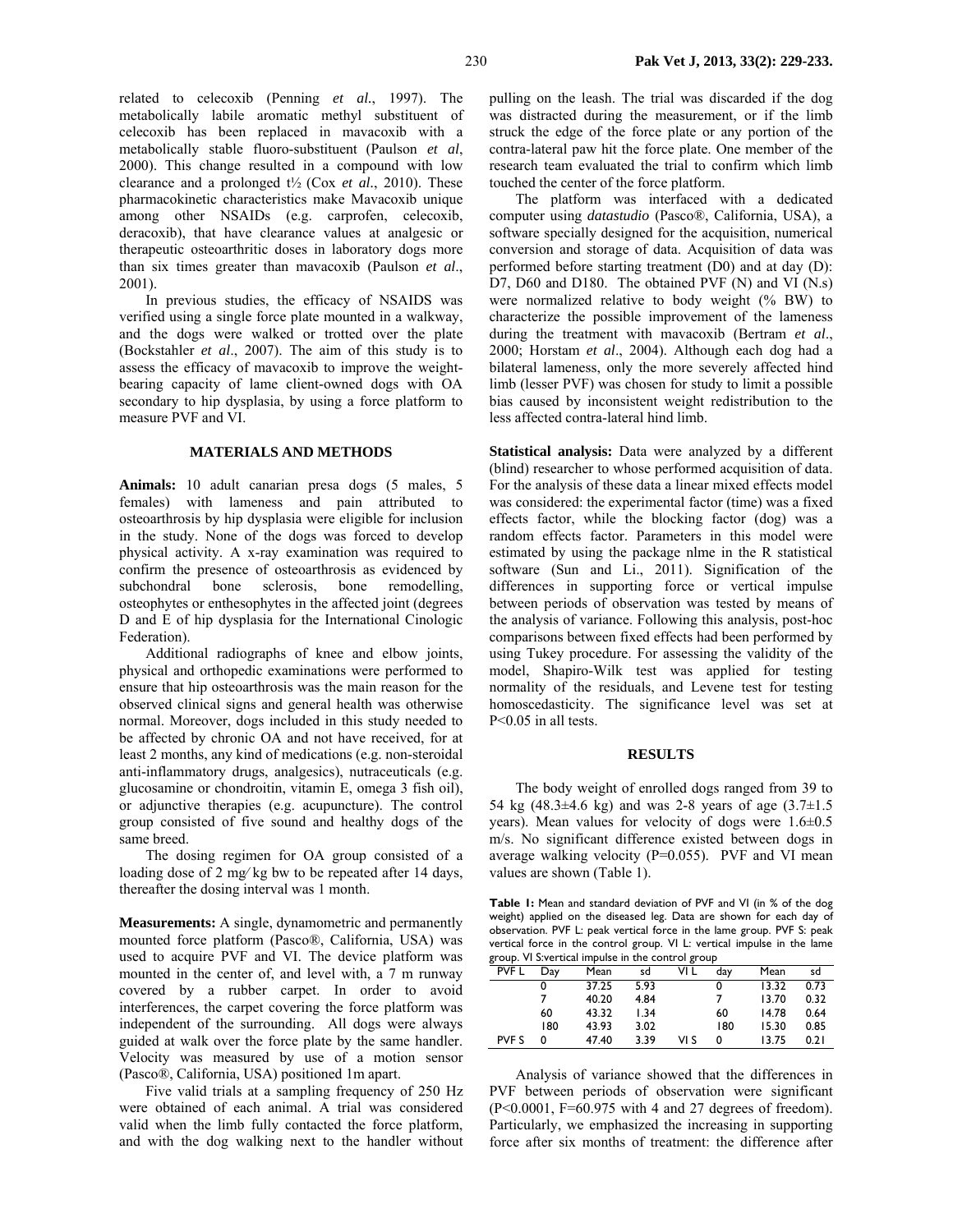two months (about almost a 7% of increase) was already significant  $(P=0.0003)$ . From the second month onwards there was no substantial improvement in supporting force (P=0.98). Finally we compared the mean supporting force after six months of treatment with that of the healthy group of dogs: the estimation of percentage (%) of supporting force in dogs after 6 months of treatment was of 43.9%. whilst for healthy dogs the mean percent of supporting force was estimated as 47.4%, but this difference didn't result significant (P=0.4170) (Fig. 1).

The validity of the model fit was assessed by testing normality and homoscedasticity of the residuals. Both assumptions could be accepted: Shapiro-Wilk test for normality gave P=0.1218 and Levene test for homoscedasticity gave P=0.5227.

Analysis of VI showed significant changes after two months ( $P \le 0.001$ ). From the second month there was no substantial improvement in VI (P=0.32). Moreover, comparing the VI after six months with that of the healthy group, in diseased dogs it was of 15.3%, while for healthy group was 13.7%. This difference was again nonsignificant ( $P=0.3289$ ) (Fig. 2). The validity of the model fit was assessed by testing normality and homoscedasticity of the residuals. Both assumptions could be accepted because Shapiro-Wilk test for normality had a P=0.1505 and Levene test for homoscedasticity had a P=0.4285.



**Fig. 1:** Evolution of PVF in lame group dogs after treatment during the six months follow up period.



**Fig. 2:** Evolution of VI in lame group dogs after treatment during the six months follow up period.

## **DISCUSSION**

The primary intent of using force platform analysis in our study was to investigate this technique as an objective method to evaluate the NSAID efficacy in the locomotor system. In this trial, efficacy of mavacoxib in lame osteoarthritic dogs was investigated observing the PVF and VI; because other scoring measurement systems to evaluate the severity of pain in the dog should be partially influenced by a variety of human and/or animal behaviors and physiologic conditions as tested by other authors (Horstam *et al*., 2004). Horstam *et al.,* (2004) suggested that platform analysis determined how much load patients place on the limb and it avoided observer and interobserver variations that were encountered with pain scoring systems.

The relationship between radiographic signs of OA and limb function has been described to be poor in previous reports (Roy *et al*., 1992). In a recent study with force platform analysis (Gordon *et al*, 2003), no correlation was found with the radiographic OA score of osteoarthritic dogs, and other authors (Bockstahler *et al*., 2007) advise against the use of this technique to assess osteoarthrosis. However, in our study we performed a Xray examination in order to select only dogs with the most severe degrees of hip dysplasia (D - E), which ensured the presence of OA.

The objective improvement in both parameters (PVF and VI) of the support phase, after treatment, indicated that dogs were able to execute a walking gait more comfortably, with less reticence and more weight support (Fig. 3). This effect was observed after one week of treatment, more rapidly than in a similar study administrating carprofen® and meloxicam®, where objective improvement was detectable after 60 days of treatment increasing PVF GRF in a median value of 2.4% bw (Moreau *et al*., 2003). In our study, diseased dogs improved in almost 8% bw. Although evolution of lameness was expressed as a mean of all dogs, the behavior of results could be very different depending on the degree of lameness: dogs with worse weight bearing developed a faster and greater improvement during the treatment period.



**Fig. 3:** Graph showing loading range at day 0 (dotted) and day 180 (solid). Note that not only PVF ant support time increased, even the shape clearly changed to a more typical two-peaks curve.

In our study, force platform analysis resulted sensible to detect changes in the forces applied by lame limbs through a treatment period, as reported by other authors in previous experiments (Budsberg *et al*., 1996; Tano *et al*., 1998; Moreau *et al*., 2003; Holstam *et al.,* 2004). Hence, this method allowed a full documentation of the kinetic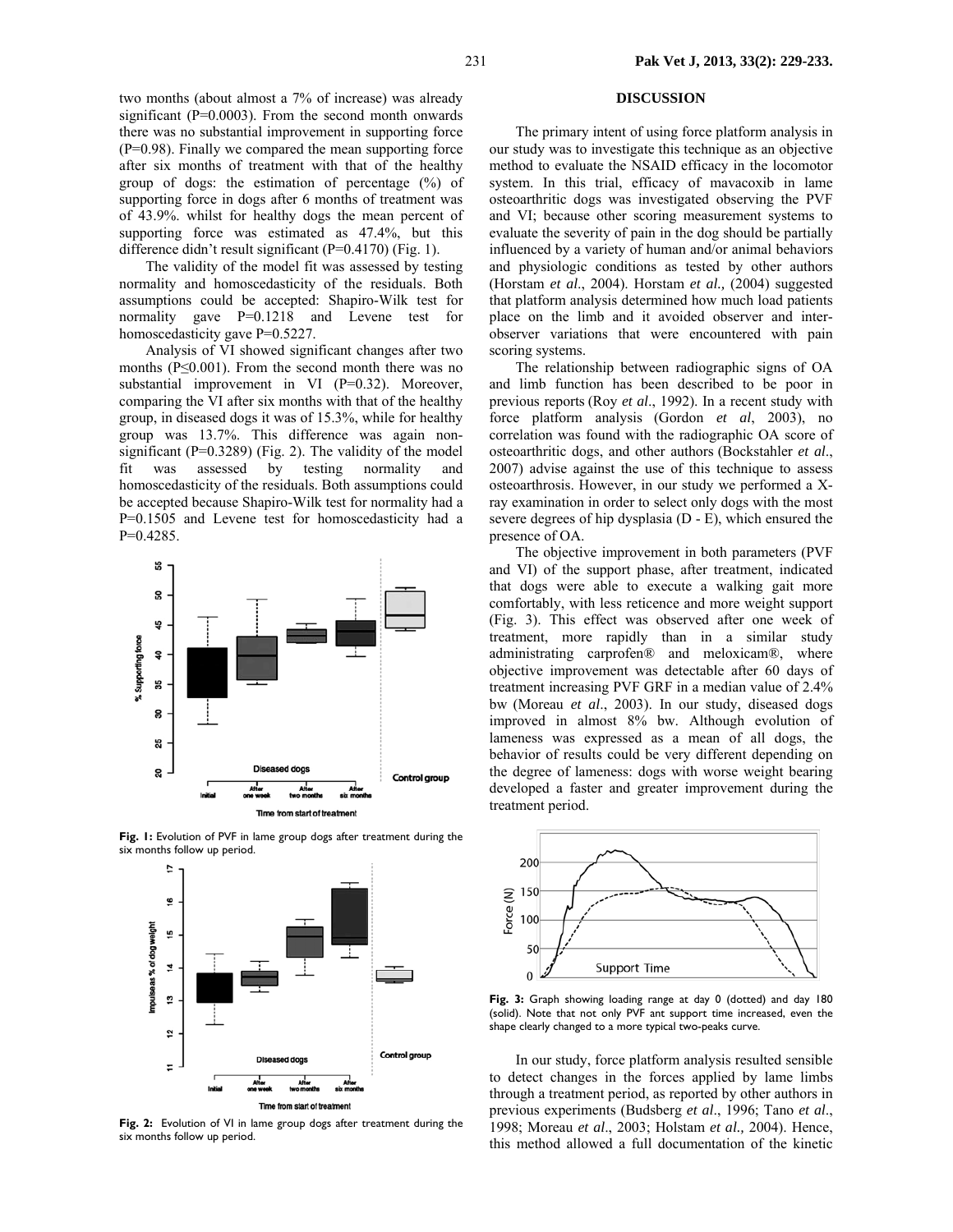benefits provided by pharmaceutical and physical therapies for orthopedic conditions observing forces that generate movement.

Patient velocity had a significant effect on force platform values and it must be limited to a narrow range when data were obtained (Paulson *et al*., 2001); for this reason, the enrolment of dogs with the same conformation (same breed) ensured a narrow range of velocities that they could develop. Force platforms inserted in treadmills allow avoiding factors that could produce variability in results, such as speed; however, studies with this device were limited by the size of the dog, since in larger animals, stride length exceed the limits of the platform and parameters as VI could not be measured (Bockstahler *et al*., 2007).

Focusing on gait, some authors proposed trot as a better gait to perform gait analysis because low grade pelvic limb lameness was more easily detected at trot than during walking (Voss *et al*., 2007; Colborne, 2008). In our case, lameness of the OA dogs group was so evident by direct observation, even at walk.

Body weight and conformational variables (e.g. femoral length) were also main factors influencing force platform values. Consequently, these variables needed a statistical normalization of peak forces and other parameters with a linear scaling, in order to be used as a standard to minimize the effect of body weight on ground reaction data and to allow comparison of animals with differing body weights or anatomic conformation (Bertram *et al.,* 2000). In our study, statistical normalization was not used because the efficacy of the treatment on dogs with OA was assessed comparing the gait improvement of each dog with its D0 value, gaining force exerted by the lame limb, expressed in % bw.

Bockstahler *et al.* (2007) demonstrated the negative impact of body weight gain on GRF values, and conversely, the improvement in weight support when body weight decreased, considering that joint loading is a painful action when OA is present. In accordance with their observation, we paid special attention to explaining to owners that they should not change feeding of their dogs during the study period. However, if the weight was changed, because of the resultant forces were expressed in % bw, results could not be significantly modified.

Asymmetry should be a factor to take into account, since significant differences were found in peak vertical forces between right and left thoracic limbs. According to the results found by Molsa *et al.* (2010) in Labrador Retrievers, dogs put significantly more weight on the right thoracic limb than on the left one. However, the author did not explain this asymmetry. This factor could interfere with the interpretation of results comparing limbs of both sides; however, in our study, we performed measurements in individual limbs, compared with them during the study period.

Literature reported that conventional NSAIDs, by inhibiting COX-1, can disturb gastric tissue homeostasis, leading to serious gastroduodenal damage (Reimer *et al*., 1999). Selective COX-2 inhibitors minimize this effect, although some authors reported that a therapy administered to dogs for eight weeks produced and increased lesions in the gastroduodenal mucosa (Moreau *et al.,* 2005). In our study, NSAID treatment was well

tolerated, as demonstrated by the dogs' owners' failure to notice any clinically relevant disturbances or adverse effects. Moreover, the prolonged mavacoxib  $t\frac{1}{2}$  associated with constant and progressive improvement of lameness supported our protocol that required doses separated by 2– 4 weeks, rather than a once-daily NSAID administration (Cox *et al*., 2010).

**Conclusion:** This study clearly showed that dogs treated with mavacoxib increased PVF over time, as soon as seven days after medical therapy, demonstrating a high potential for clinical use in the treatment of lameness associated with OA of hip joint.

#### **REFERENCES**

- Anderson MA and FA Mann, 1994. Force plate analysis: A noninvasive tool for gait evaluation. Compend Contin Educ Pract Vet, 16: 857- 867.
- Bertram JEA, DV Lee, HN Case and RJ Todhunter, 2000. Comparison of the trotting gaits of Labrador Retrievers and Greyhounds. Am J Vet Res, 61: 832-838.
- Bockstahler BA, M Skalicky, C Peham, M Muller and D Lorinson, 2007. Reliability of ground reaction forces measured on a treadmill system in healthy dogs. Vet J, 173: 373-378.
- Budsberg SC, JN Chambers, SL Lue, TL Foutz and L Reece, 1996. Prospective evaluation of ground reaction forces in dogs undergoing unilateral total hip replacement. Am J Vet Res, 57: 1781-1785.
- Colborne GR, 2008. Are sound dogs mechanically symmetric at trot? No, actually. Vet Comp Orthopaed, 21: 294-301.
- Cox SR, JP Lesman, JF Boucher, MJ Krautmann, BD Hummel, M Savides, S Marsh, A Fielder and MR Stegemann, 2010. The pharmacokinetics of mavacoxib, a long-acting COX-2 inhibitor, in young adult laboratory dogs. J Vet Pharmacol Ther, 33: 461-470.
- Dueland RT, WM Adams, JP Fialkowski, AJ Patricelli, KG Mathews and EV Nordheim, 2001. Effects of pubic symphysiodesis in dysplastic puppies. Vet Surg, 30: 201-217.
- Eskelinen EV, WD Liska, HK Hyytiäinen and A Hielm-Björkman, 2012. Canine total knee replacement performed due to osteoarthritis subsequent to distal femur fracture osteosynthesis: two-year objective outcome. Vet Comp Orthop Traumatol, 25: 427-432.
- Gordon WJ, MG Conzemius, E Riedesel, MF Besancon, R Evans, V Wilke and MJ Ritter, 2003. The relationship between limb function and radiographic osteoarthrosis in dogs with stifle osteoarthrosis. Vet Surg, 32: 451-454.
- Hielm-Björkman A, J Roine, K Elo, A Lappalainen, J Junnila and O Laitinen-Vapaavuori, 2012. An un-commissioned randomized, placebo-controlled double-blind study to test the effect of deep sea fish oil as a pain reliever for dogs suffering from canine OA. BMC Vet Res, 8: 157.
- Horstam CL, MG Conzemius and R Evans, 2004. Assessing the efficacy of perioperative oral carprofen after cranial cruciate surgery using noninvasive, objective pressure platform gait analysis. Vet Surg, 33: 286-292.
- Jevens DJ, JG Hauptman, CE DeCamp, SC Budsberg and RW Soutas-Little, 1993. Contributions to variance in force-plate analysis of gait in dogs. Am J Vet Res, 54: 612-615.
- Mölsä SH, A Hielm-Bjorkman and OM Laitinen-Vapaavuori, 2010. Force platform in clinically healthy rottweilers: comparison with labrador. Vet Surg, 39: 701-107.
- Moreau M, S Daminet, J Martel-Pelletier, J Fernandes and JP Pelletier, 2005. Superiority of the gastroduodenal safety profile of licofelone over rofecoxib a COX-2 selectiveinhibidor in dogs. Vet Pharmacol Ther, 28: 81-86.
- Moreau M, J Dupuis, NH Bonneau and M Desnoyers, 2003. Clinical evaluation of a nutraceutical, carprofen and meloxicam for the treatment of dogs with osteoarthrosis. Vet Rec, 152: 323-329.
- Moreau M, E Troncy, S Bichot and B Lussier, 2010. Influence of changes in body weight on peak vertical force in osteoarthritic dogs: a possible bias in study outcome. Vet Surg, 39: 43-47.